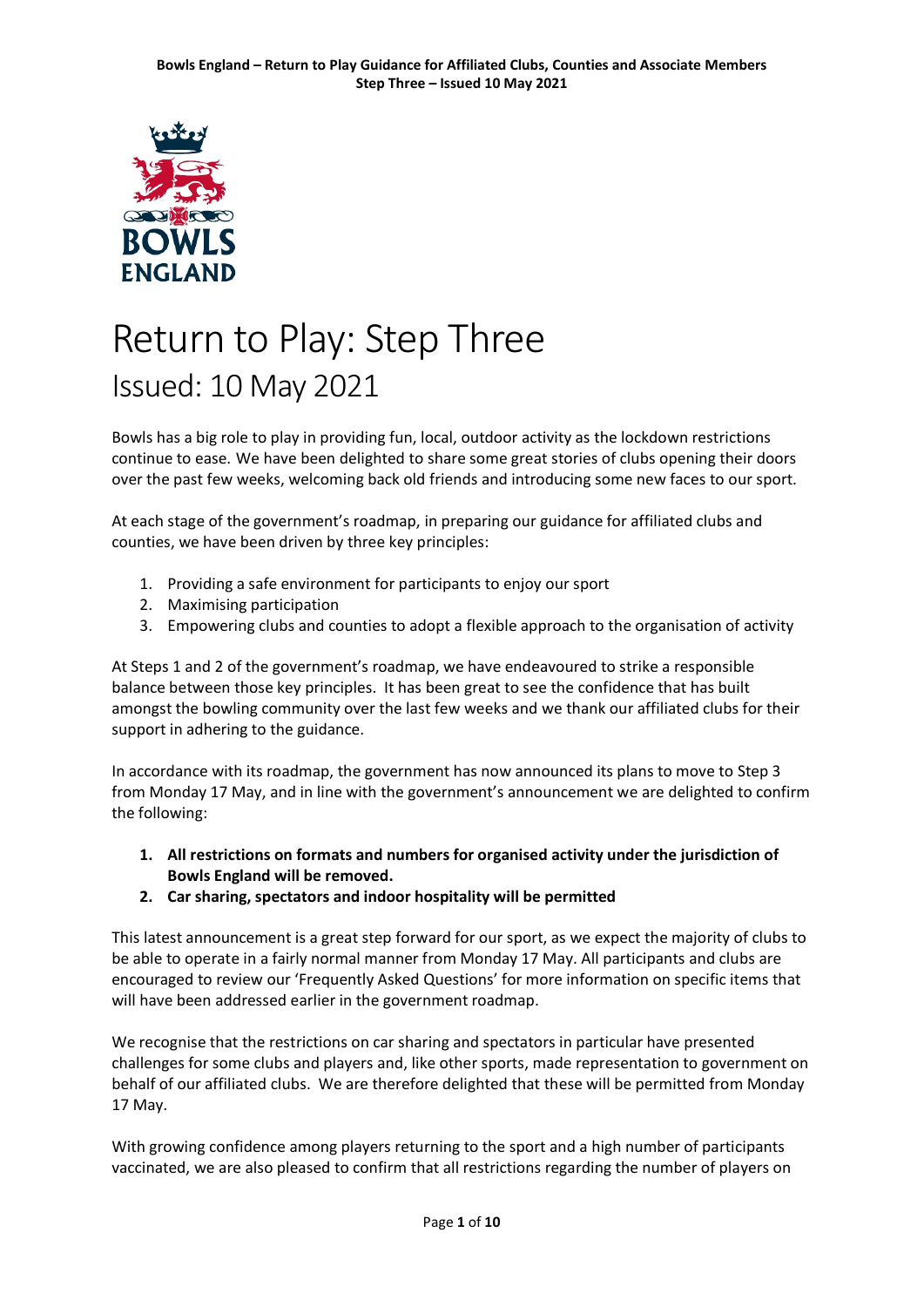#### **Bowls England – Return to Play Guidance for Affiliated Clubs, Counties and Associate Members Step Three – Issued 10 May 2021**

the green at any one time will be removed from Monday 17 May. We would encourage clubs to plan sessions with reduced capacity for those who may still be building their confidence in returning to the club environment.

This latest announcement is a fantastic boost for the 600 affiliated clubs who are running events during Bowls' Big Weekend. This national initiative is under 3 weeks away and promises to be a fantastic showcase for our sport. The easing of restrictions will hopefully see more people coming to clubs up and down the country to try our sport for the first time. You can still register your event [here.](https://www.bowlsbigweekend.com/sign-up/)

This latest 'return to play' guide will be valid until Step 4 (no earlier than Monday 21 June).

We recommend that all clubs consider this document together with the government guidance. All items may be adapted as necessary to meet your club's specific circumstances, so long as your actions remain consistent with government advice and social distancing requirements.

If your club is not affiliated to Bowls England, please email us at [clubs@bowlsengland.com](mailto:clubs@bowlsengland.com) and we can take you through the affiliation process, including connecting you with your County Association.

This guidance is applicable from Monday 17 May and replaces all previous guidance that we have issued.

At Step 4 (Monday 21 June at the earliest) we expect all restrictions to be lifted. We shall update our guidance to affiliated clubs once the government has confirmed the country is moving to Step 4 (a decision is expected on Monday 14 June).

As the picture is now clearer, and with the season underway, we will be spending time over the coming weeks exploring the delivery of the National Finals at Victoria Park from Thursday 19 August to Sunday 5 September inclusive and will advise on plans as soon as they are developed.

We want to thank everyone in the bowls community for their patience and diligence over the past year. It has been a difficult time for everyone and now, as the country opens up, we can all share excitement at the prospect of normality.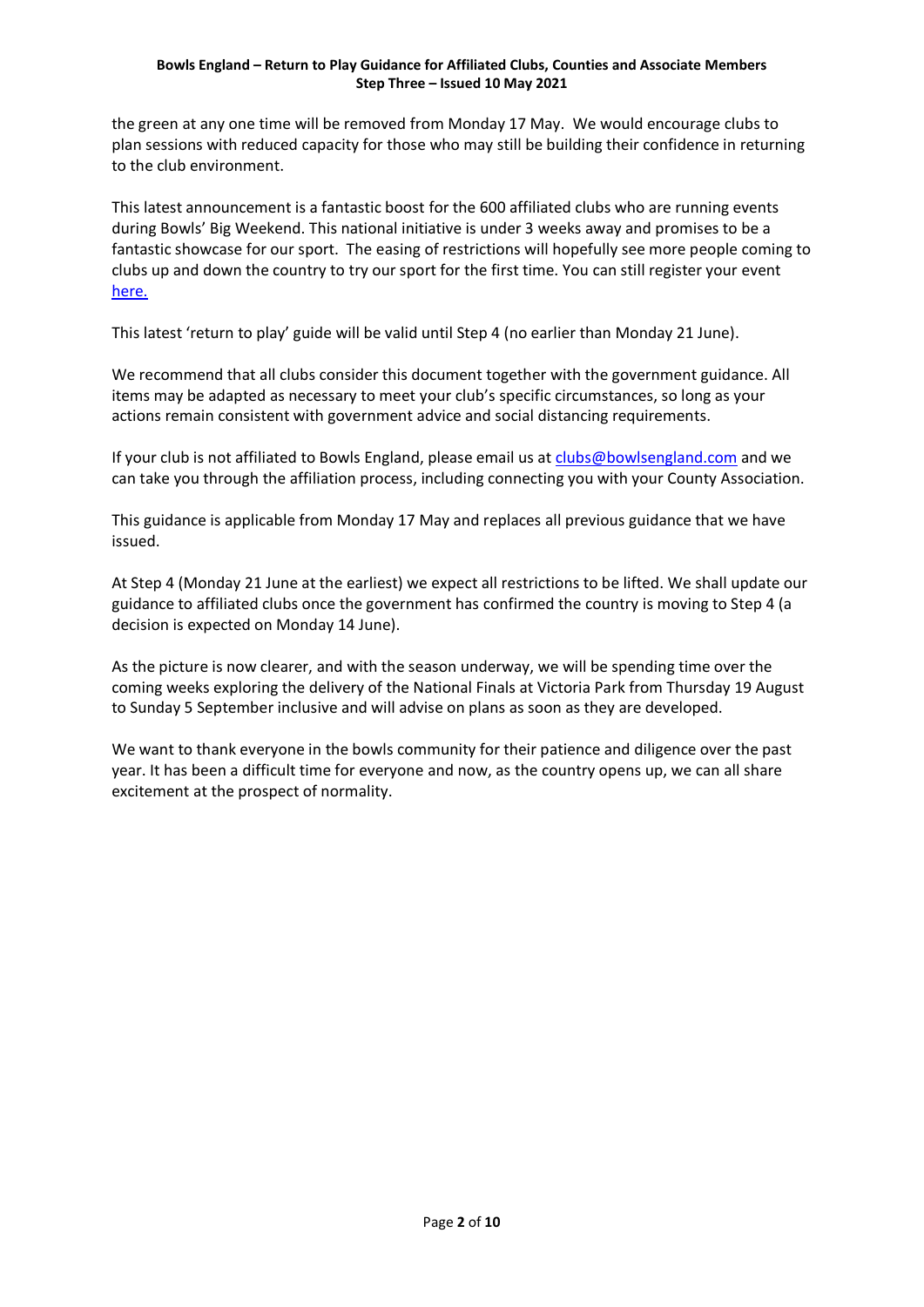# Contents

| Where disabled people need support from a carer or personal assistant during activity, will this be |  |
|-----------------------------------------------------------------------------------------------------|--|
| Do I need to maintain social distancing if I'm working with a disabled person who needs support? 7  |  |
|                                                                                                     |  |
|                                                                                                     |  |
|                                                                                                     |  |
|                                                                                                     |  |
|                                                                                                     |  |
|                                                                                                     |  |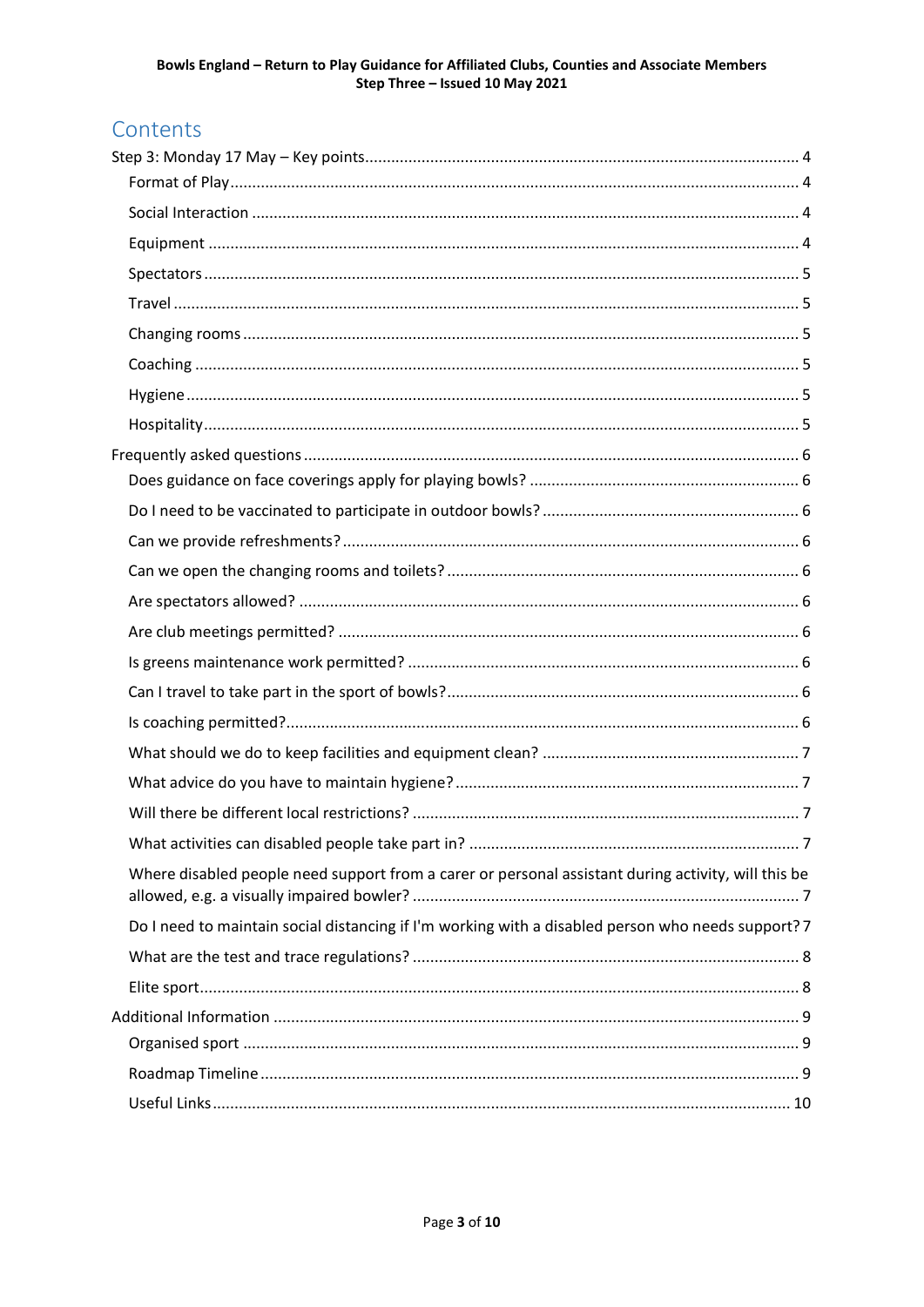# <span id="page-3-0"></span>Step 3: Monday 17 May – Key points

From Monday 17 May until Step 4, the following applies to outdoor lawn bowls:

- Play is permitted in accordance with the [format of play](#page-3-1) below
- Bowls coaching and other curriculum-based activity is permitted
- Greens maintenance is permitted
- Car sharing is permitted in accordance with [government guidance](https://www.gov.uk/guidance/coronavirus-covid-19-safer-travel-guidance-for-passengers)
- Spectators are permitted in accordance with social distancing rules and social gathering limits (no more than group of 30 outdoors)
- Clubhouses and facilities that serve both indoor and outdoor hospitality are permitted in accordance with [government guidance.](https://www.gov.uk/guidance/working-safely-during-coronavirus-covid-19/restaurants-offering-takeaway-or-delivery) Social distancing rules and social gathering limits must be strictly adhered to.
- Changing rooms can be opened in accordance with the [guidance on page 5](#page-4-2)
- Clubs are advised to continue with pre-booking systems

# <span id="page-3-1"></span>Format of Play

| Organised sport                                | Informal activity           |
|------------------------------------------------|-----------------------------|
| Singles – Use of every rink (marker permitted) | Up to 30 people per session |
| Pairs - Use of every rink                      |                             |
| Triples - Use of every rink                    |                             |
| Fours – Use of every rink                      |                             |
|                                                |                             |

Any combination of formats may be played under the ['organised sport'](#page-8-1) exemption, therefore the maximum number of participants on a six-rink outdoor green for 'organised' activity at any one time is 48. Clubs with less or additional rink capacity may amend figures accordingly.

#### <span id="page-3-2"></span>Social Interaction

Social interaction before and after play should only take place in separate and distinct groups consisting of up to 30 people. We recognise that each club is different and may wish to set its own limit for numbers of people off the green at any one time.

# <span id="page-3-3"></span>Equipment

We would advise players to avoid using shared equipment whenever possible – players are advised to have their own mat/jack during any session. If you are sharing equipment, for example jacks/mats, practise strict hand hygiene including sanitisation after using any shared equipment. Should measuring be necessary, players (or marker if used) must use their own measure.

The following items can be utilised during any session:

- Mat
- Bowls
- Jack
- Rink markers
- Gloves
- Scorecards (these should be retained by one person only if required)
- Bowling arm/lifter (for use by one person only if required)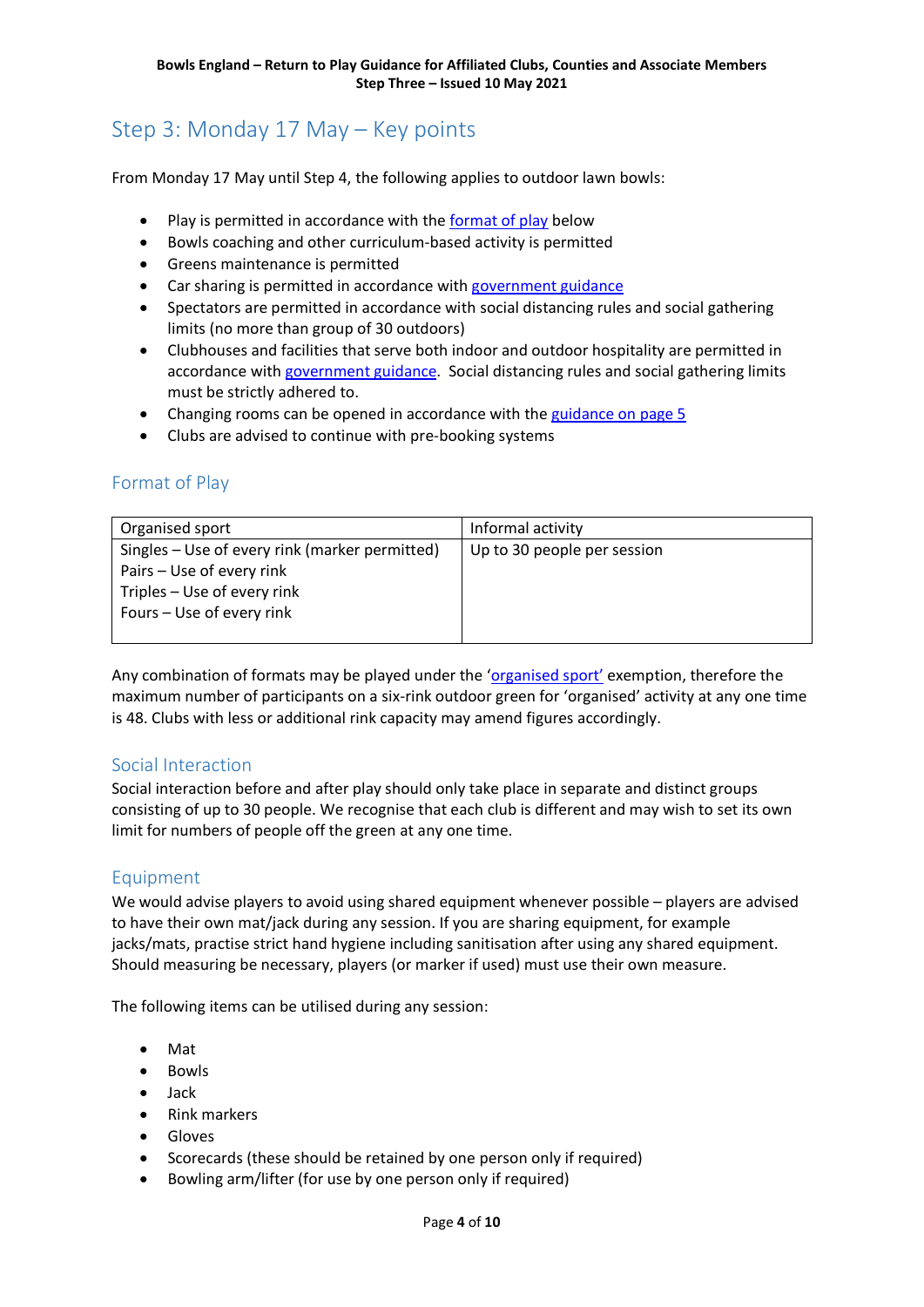• Bowling aids (for players with a disability if required)

The following items are deemed optional – it is for individual clubs to permit their use or otherwise:

- Scoreboards
- Bowls pushers
- Ditch markers
- 2m distance sticks
- Chalk (Spray chalk only)

# <span id="page-4-0"></span>Spectators

Spectators for all outdoor sports are permitted at Step 3, but need to adhere to social distancing rules and social gathering limits (groups of 30 outdoors). This number is in addition to those who are participating on the green.

#### <span id="page-4-1"></span>Travel

Car sharing will be permitted in Step 3 for all sports. Th[e guidance for safer travel](https://www.gov.uk/guidance/coronavirus-covid-19-safer-travel-guidance-for-passengers) will be updated ahead of Step 3 to provide further information about this.

# <span id="page-4-2"></span>Changing rooms

Changing rooms can be opened, but participants should be encouraged to avoid or minimise use where possible. Participants should socially distance whilst in changing rooms. Subject to available space, more than one household can use changing facilities at one time but they must not mix and must adhere to capacity limits set by the club. Face coverings should be worn at all times when indoors. Use of these areas for essential activity, such as provision of first aid or access to essential equipment for training and matches, is allowed. Toilet facilities can also open.

# <span id="page-4-3"></span>Coaching

Bowls coaching and other curriculum-based activity is permitted.

# <span id="page-4-4"></span>Hygiene

We recommend using hand sanitiser at regular intervals, especially if you have to touch communal surfaces or equipment. Once you are home, remember to wash your hands thoroughly.

#### <span id="page-4-5"></span>**Hospitality**

Clubhouses and facilities that serve food and drink can open. In Step 3, both indoor and outdoor hospitality will be permitted. The [guidance on hospitality settings](https://www.gov.uk/guidance/working-safely-during-coronavirus-covid-19/restaurants-offering-takeaway-or-delivery) will be updated ahead of Step 3 to provide further information about this. People using clubhouses and hospitality facilities must adhere to legal gathering limits and wider government guidance for hospitality.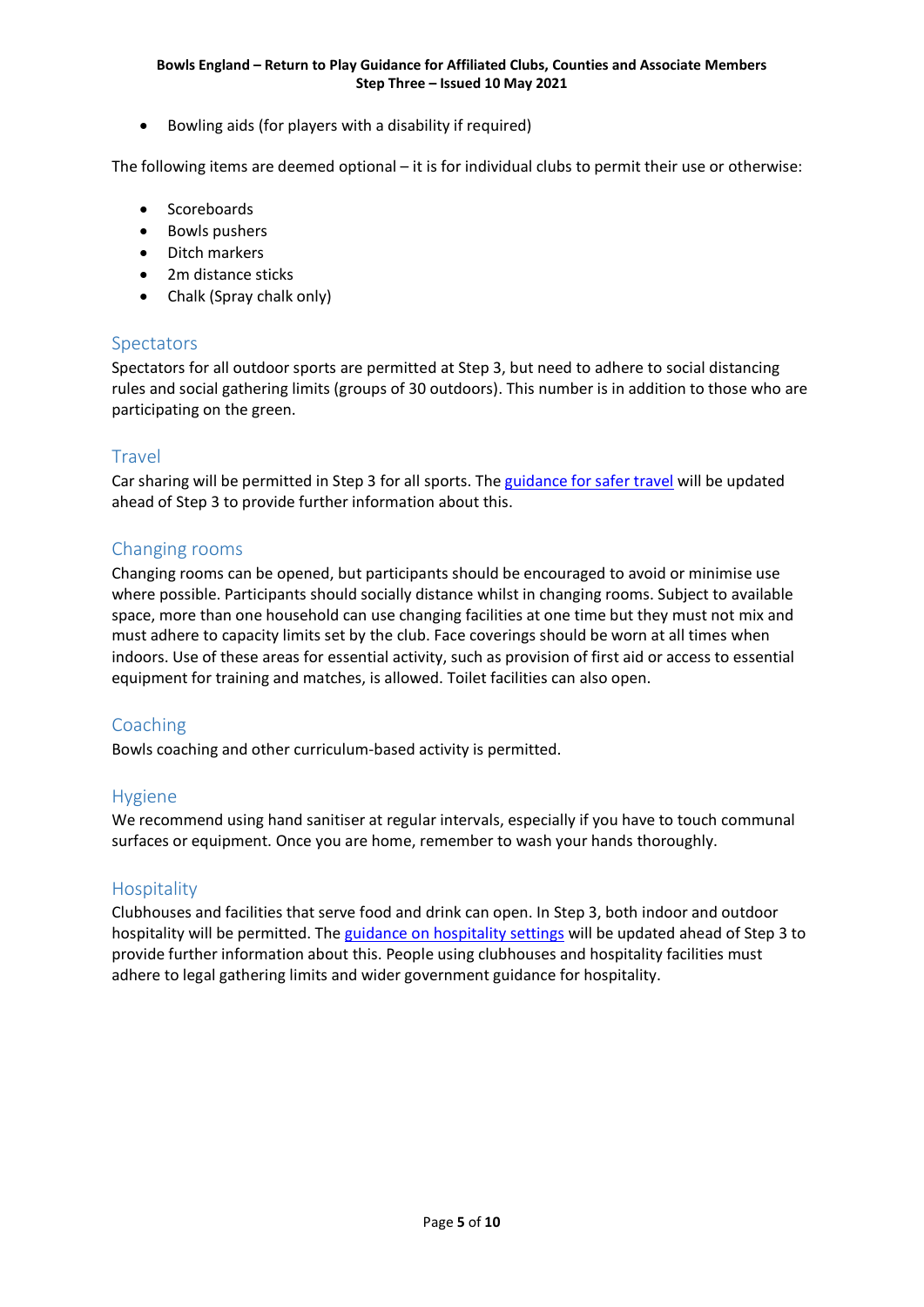# <span id="page-5-0"></span>Frequently asked questions

# <span id="page-5-1"></span>Does guidance on face coverings apply for playing bowls?

You're not required to wear face coverings while taking part in the sport of outdoor bowls. Sport England advises that all forms of face coverings may restrict breathing efficiency and should not be used during exercise unless your doctor advises it.

# <span id="page-5-2"></span>Do I need to be vaccinated to participate in outdoor bowls?

There is currently no requirement from government for participants to have been vaccinated and clubs are advised not to restrict access to our sport to anyone who has not yet received the vaccine.

#### <span id="page-5-3"></span>Can we provide refreshments?

Clubhouses and facilities that serve food and drink can open. In Step 3, both indoor and outdoor hospitality will be permitted. The [guidance on hospitality settings](https://www.gov.uk/guidance/working-safely-during-coronavirus-covid-19/restaurants-offering-takeaway-or-delivery) will be updated ahead of Step 3 to provide further information about this. People using clubhouses and hospitality facilities must adhere to legal gathering limits and wider government guidance for hospitality.

#### <span id="page-5-4"></span>Can we open the changing rooms and toilets?

Changing rooms can now be opened, but participants should be encouraged to avoid or minimise use where possible. Participants should socially distance whilst in changing rooms. Subject to available space, more than one household can use changing facilities at one time but they must not mix and must adhere to capacity limits set by the club. Toilet facilities can also open. Face coverings should be worn at all times when indoors.

#### <span id="page-5-5"></span>Are spectators allowed?

Spectators will be permitted at Step 3, but need to adhere to social distancing rules. Spectators need to adhere to social gathering limits (groups of 30 outdoors).

#### <span id="page-5-6"></span>Are club meetings permitted?

30 people are permitted to meet outdoors from Monday 17 May. Should you wish to meet indoors you must stick to the rules on social gathering, of six people (the 'rule of six') or two households. We recommend that any larger meetings that can't be held outside are conducted virtually until further notice. Sport specific guidance on organising virtual meetings, including Committee Meetings and AGMs, is available from [Sport England Club Matters.](https://www.sportenglandclubmatters.com/)

#### <span id="page-5-7"></span>Is greens maintenance work permitted?

Yes – greens maintenance work is permitted as it is 'work that cannot be carried out at home'. The most comprehensive advice for greens maintenance is available via the Grounds Management [Association,](https://thegma.org.uk/guidance-volunteer-grounds-staff) of which Bowls England is a member.

#### <span id="page-5-8"></span>Can I travel to take part in the sport of bowls?

Travel to participate in bowls is permitted. Car sharing will be permitted in Step 3 for all sports. The [guidance for safer travel](https://www.gov.uk/guidance/coronavirus-covid-19-safer-travel-guidance-for-passengers) will be updated ahead of Step 3 to provide further information about this.

#### <span id="page-5-9"></span>Is coaching permitted?

Outdoor coaching sessions are classed as organised outdoor sport, and can take place where it's formally organised and follows Covid-secure guidance.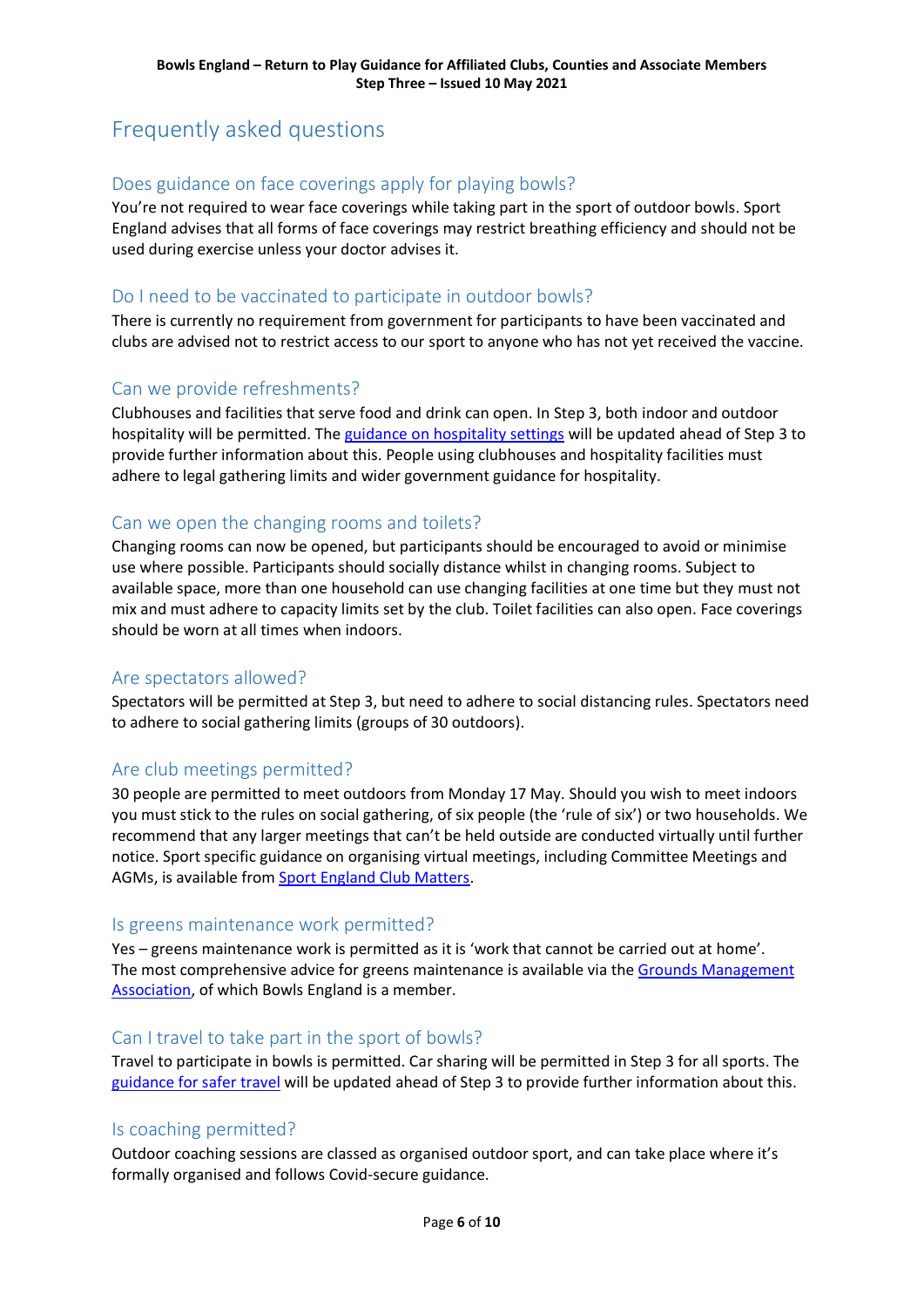# <span id="page-6-0"></span>What should we do to keep facilities and equipment clean?

Cleaning protocols should be put in place to limit coronavirus transmission in public places. Touch points (e.g. handrails and gates) should be particular areas of focus for increased cleaning.

# <span id="page-6-1"></span>What advice do you have to maintain hygiene?

To help everyone maintain good hygiene, consideration should be given to the following:

- Using signs and posters to build awareness of good handwashing technique, the need to increase handwashing frequency, avoid touching your face and to cough or sneeze into your arm. Consider how to ensure safety messages reach those with hearing or vision impairments
- Providing regular reminders and signage to maintain hygiene standards
- Providing hand sanitiser in multiple locations in addition to washrooms
- Setting clear use and cleaning guidance for toilets to ensure they are kept clean and social distancing is achieved
- Enhancing cleaning for busy areas
- Providing more waste facilities and more frequent rubbish collection
- Using disposable paper towels in handwashing facilities where possible
- Minimising use of portable toilets
- Provision of automated hand sanitising dispensers in public places

# <span id="page-6-2"></span>Will there be different local restrictions?

At this stage, in England we understand that the relaxation of restrictions will occur at a national level at the same time. Clubs/counties must adhere to any local restrictions should any be imposed in the future.

# <span id="page-6-3"></span>What activities can disabled people take part in?

Organised outdoor bowls can take place where it follows the government's guidance on recreational team sport and grassroots sport and leisure activity.

# <span id="page-6-4"></span>Where disabled people need support from a carer or personal assistant during activity, will this be allowed, e.g. a visually impaired bowler?

Yes. People who provide essential support (e.g. carers) to disabled people are exempt, and don't count towards gathering limits. Therefore, disabled participants can be supported by a carer(s)/personal assistant(s) while taking part in the sport of bowls.

# <span id="page-6-5"></span>Do I need to maintain social distancing if I'm working with a disabled person who needs support?

Social distancing should be maintained where possible, but in some circumstances people will need physical assistance to be active. It's important you discuss this with the person to consider their needs and preferences. Any sports coaches or trainers undertaking one-to-one sessions should ensure they're complying with relevant national governing body safeguarding policies and procedures and conduct a thorough risk assessment before engaging in any sessions. This should include particular consideration for under-18s and vulnerable adults.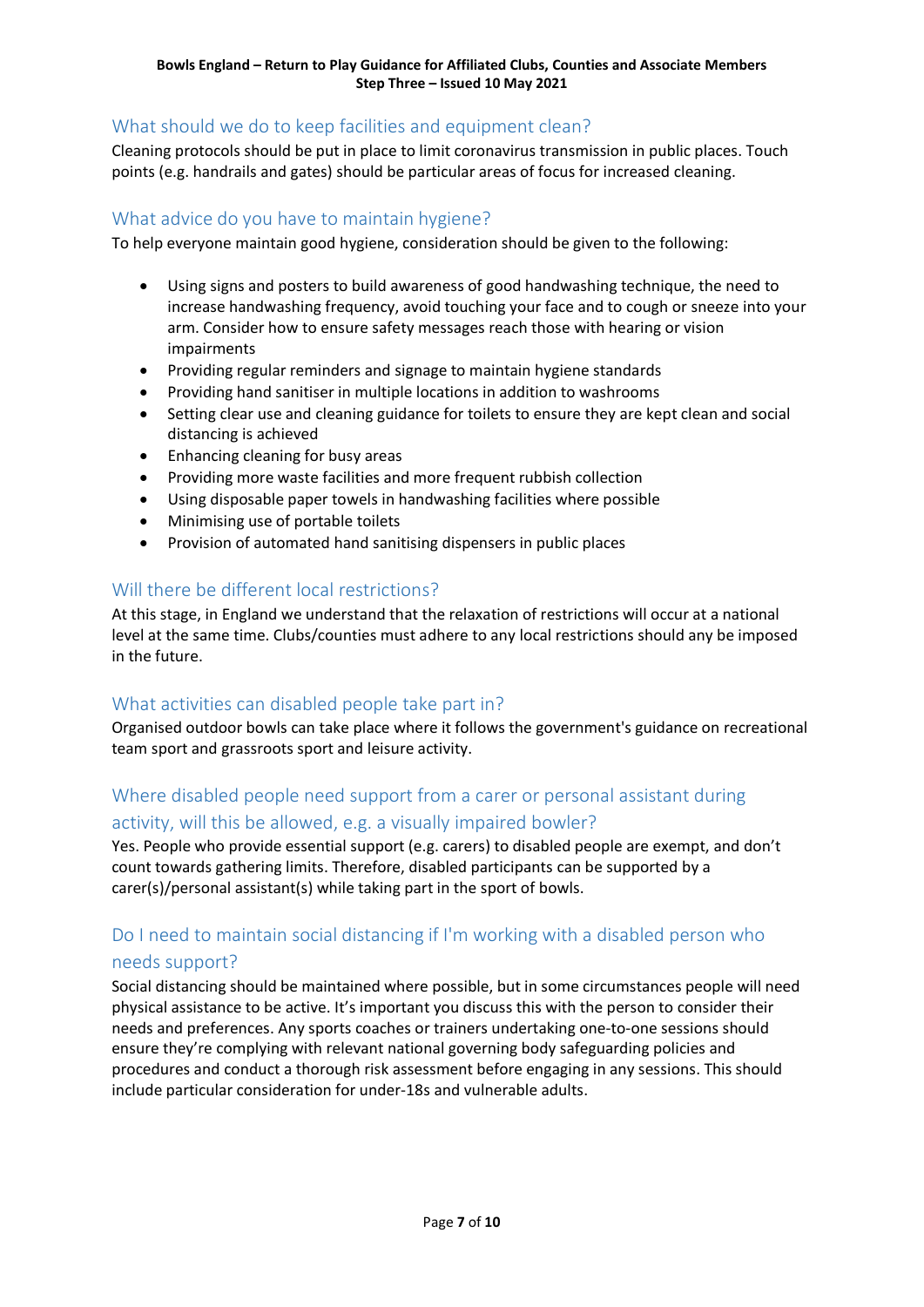# <span id="page-7-0"></span>What are the test and trace regulations?

Clubs should [display an NHS QR code that participants](https://www.gov.uk/create-coronavirus-qr-poster) can scan using a mobile device. This is to help trace and stop the spread of coronavirus. Alternatively, ensure you maintain a separate log including contact details so that contact tracers can get in touch with people if required. To support NHS Test and Trace, you must hold records for 21 days. This reflects the incubation period for coronavirus, which can be up to 14 days, and an additional seven days to allow time for testing and tracing. Notify the venue operator if possible.

# <span id="page-7-1"></span>Elite sport

Elite athletes and support staff can use indoor and outdoor sport facilities for training and competition. Elite sport events can continue to take place in sport facilities, where permitted in line with the guidance on elite sport.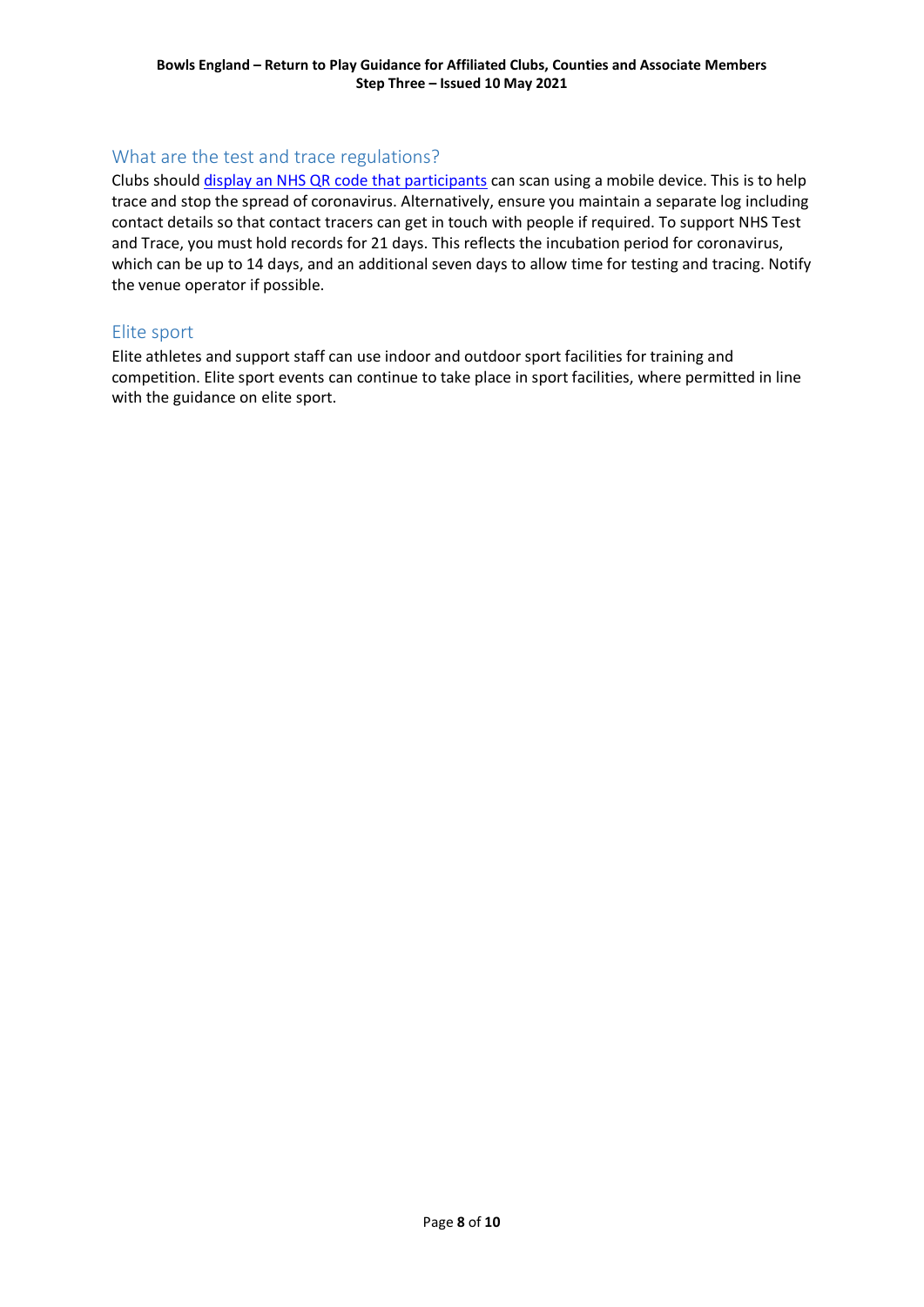# <span id="page-8-0"></span>Additional Information

# <span id="page-8-1"></span>Organised sport

For the sport of outdoor lawn bowls any activity organised under the jurisdiction of Bowls England by affiliated clubs, counties and associate members is recognised as organised sport in accordance with DCMS guidance. This includes:

- International and High Performance events (including training)
- National Championships (including County Championship qualifying rounds)
- National Competitions
- District and county competitions involving affiliated clubs only
- District and county leagues involving affiliated clubs only
- Fixtures between affiliated counties
- Club fixtures between affiliated clubs
- Internal club events or organised sessions for club members
- Coaching by a qualified coach (see section on coaching for details)
- On green training provided by the Bowls Development Alliance

Any activity not listed above is not recognised by Bowls England as organised sport and will need to follow the guidance on outdoor legal gathering limits as this is considered to be informal or selforganised sport. This includes any casual play (for example 'roll-ups') and any activity involving clubs, leagues or associations not affiliated to Bowls England.

Whilst organised sport removes the restriction on legal gathering limits during participation, the relevant organising body (club, county, league or Bowls England) must consider the risks and set out ways to mitigate them so people can participate safely in accordance with this guidance. Informal or self-organised sport is not covered by any exemptions.

We will review our guidance for organised sport as the restrictions are eased to maximise participation whilst maintaining a safe environment for all participants. If you wish your club or leagues activity to be defined as organised sport and are not affiliated to Bowls England, please email us at [clubs@bowlsengland.com](mailto:clubs@bowlsengland.com) and we can take you through the affiliation process, including connecting you with your County Association.

#### <span id="page-8-2"></span>Roadmap Timeline

The government has reviewed four tests ahead of each Step. The dates outlined within this document are the earliest that we may move to each step and may be subject to change. You can read a summary of what will be included in each step [on the government's website.](https://www.gov.uk/government/news/prime-minister-sets-out-roadmap-to-cautiously-ease-lockdown-restrictions)

- Step 1: Monday 29 March
- Step 2: Monday 12 April
- Step 3: begins no earlier than Monday 17 May
- Step 4: begins no earlier than Monday 21 June (confirmation expected w/c Monday 14 June)

We're continuing to work with the government, via DCMS, and Sport England to answer your questions about the roadmap and what this means for our sport.

As we move through each new Step of the government's roadmap, we will update our guidance accordingly. Please note that this guidance is based on the information published by the government